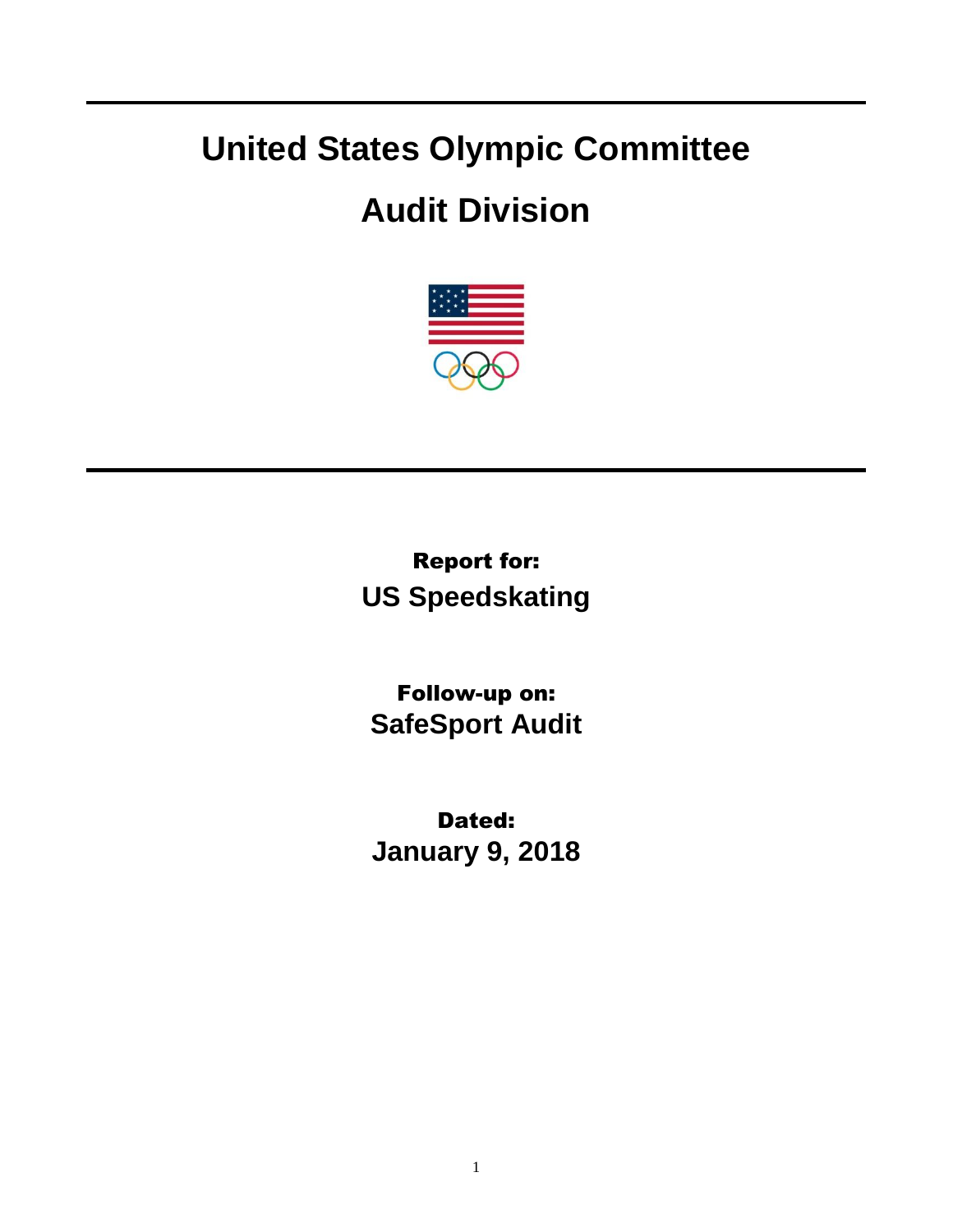

UNITED STATES OLYMPIC COMMITTEE 1 Olympic Plaza Colorado Springs, CO 80909

January 9, 2018

Ted Morris Executive Director US Speedskating

Dear Ted,

During the second and third quarter of 2017, Baker Tilly Virchow Krause (Baker Tilly) performed a SafeSport audit of US Speedskating (USS). The purpose of this follow-up review is to report on the status of the recommendation from the SafeSport audit of USS dated October 2017. Our methodology was limited to communication with USS and a review of various policies provided by the organization. The Audit Division did not perform additional audit work to verify action was taken. However, SafeSport will continue to be tested during the routine audit process.

The review found that the recommendation was implemented and is considered closed. Overall, USS was prompt to implement the recommendations made in the SafeSport audit.

We thank you and your staff for assisting in this follow-up review.

Sincerely,

fit Julle

Bridget Toelle, CPA, CIA Ellen Senf Senior Director, Audit Staff Auditor

Eller A Sent

cc: Scott Blackmun Mike Plant Rick Adams Marion Wohlrab Gary Johansen Chris McCleary